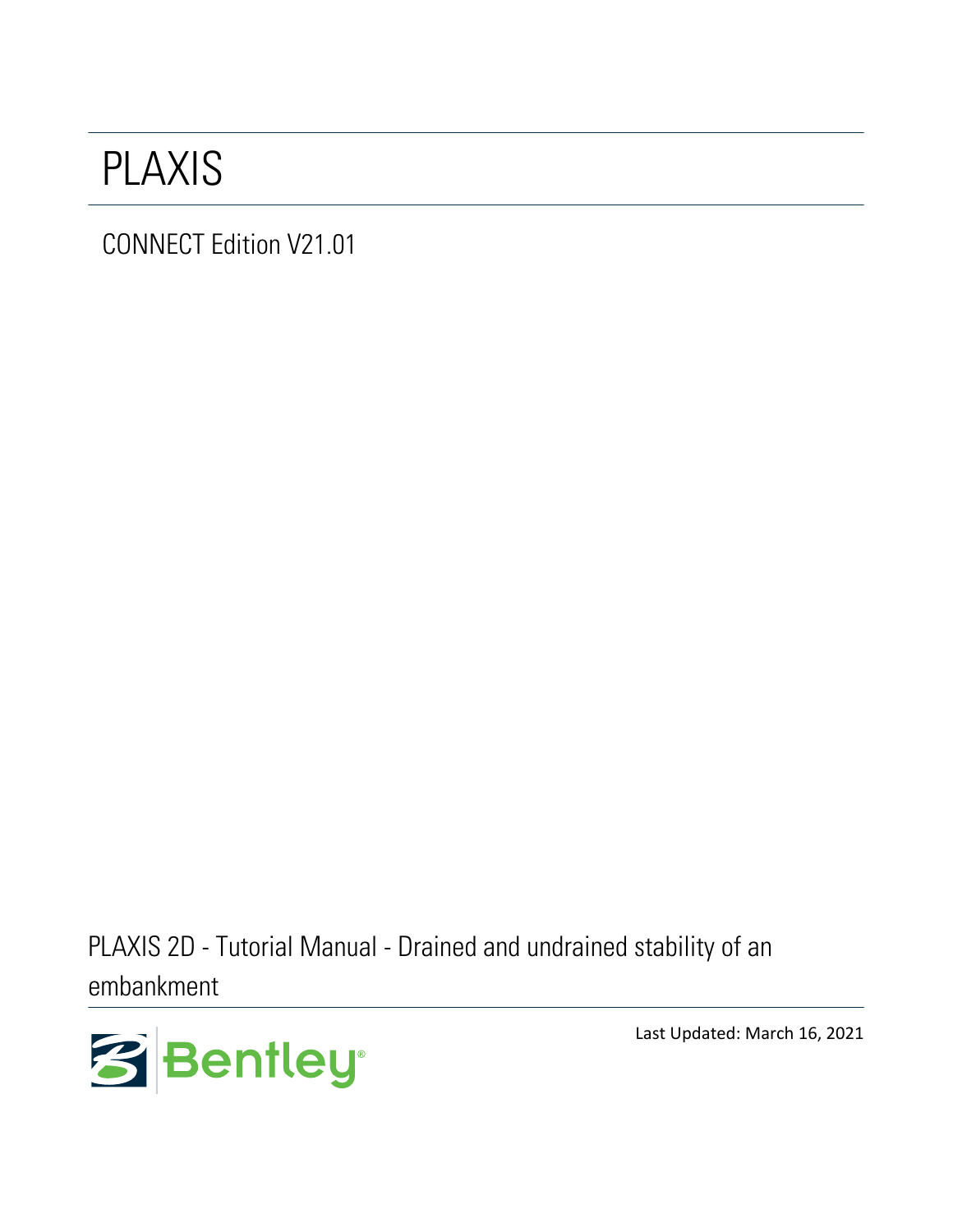**1**

# Drained and undrained stability of an embankment

In this chapter the construction of an embankment on clay is calculated. The clay will first be considered a drained material and then an undrained material. For both cases the factor of safety will be determined. This would for instance give an indication of both the long term and short term stability of the embankment.

#### **Objectives**

- Modelling **Drained** and **Undrained** soil behaviour.
- Changing material sets during the calculation.
- Calculating a factor of safety.

#### **Geometry**

The figure below shows the layout of the embankment problem. The embankment is 4 m high and the crest of the embankment has a width of 2.0 m. The groundwater level is just below ground level, but of easiness of input taken at ground level for this example.



*Figure 1: Geometry of the project*

## Create new project

To create a new project, follow these steps:

- **1.** Start the Input program and select **Start a new project** from the **Quick select** dialog box.
- **2.** In the **Project** tabsheet of the **Project properties** window, enter an appropriate title.
- **3.** In the **Model** tabsheet keep the default options for **Model** (**Plane strain**), and **Elements** (**15-Node**).
- **4.** Set the model dimensions to:  $x_{\text{min}} = 0$  m,  $x_{\text{max}} = 50$  m,  $y_{\text{min}} = -6$  m and  $y_{\text{max}} = 4$  m.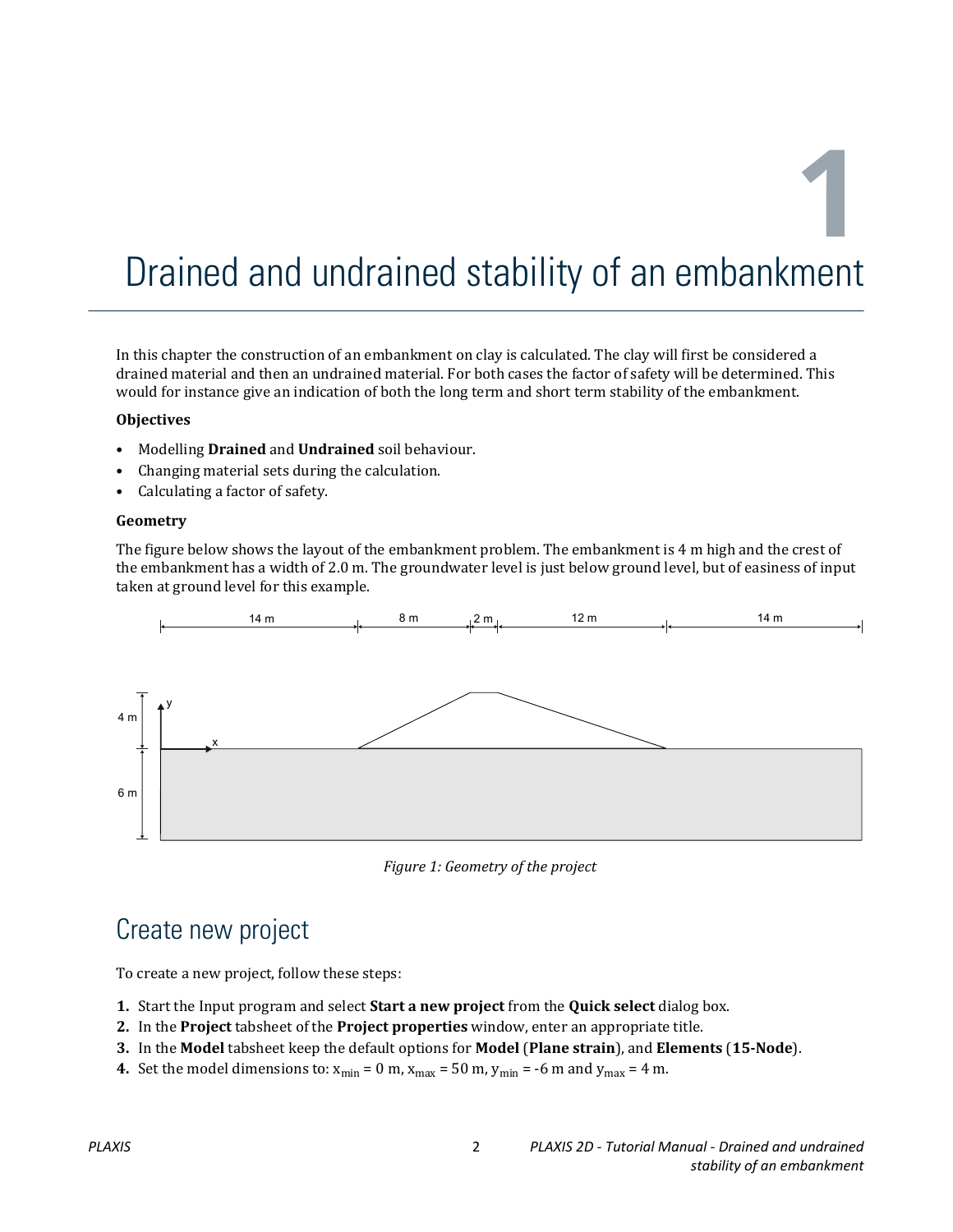Define the soil stratigraphy

**5.** Keep the default values for units, constants and the general parameters and click **OK** to close the **Project properties** window.

# Define the soil stratigraphy

The subsoil profile consists of a single clay layer extending until large depth. Since we are only interested in the stability of the embankment it is not necessary to model the clay layer until very large depth; the model has to be deep enough to allow the failure mechanism to form. Please note that for a deformation analysis a deeper model would be required as deformations due to the construction of the embankment will still occur at considerable depth.

To define the soil stratigraphy:

- **1.** Click the **Create borehole** button **for a** and create a borehole at  $x = 0$ . The **Modify soil layers** window pops up.
- **2. Add** a single soil layer from **Top** = 0 to **Bottom** = -6.
- **3.** Keep the **Head** for this borehole to 0. Hence, the groundwater level coincides with ground level.

|             | Modify soil layers         |                   |              |                         |                          |       |                    |               |                             |  | $\Box$                             | $\times$ |
|-------------|----------------------------|-------------------|--------------|-------------------------|--------------------------|-------|--------------------|---------------|-----------------------------|--|------------------------------------|----------|
| $\mathbf x$ | <b>Borehole_1</b><br>0.000 | $\leftrightarrow$ | Add          |                         | Insert                   |       |                    | <b>Delete</b> |                             |  |                                    |          |
| Head        | 0.000                      |                   | Soil layers  |                         | Water Initial conditions |       |                    |               | Preconsolidation Field data |  |                                    |          |
|             |                            |                   |              | Layers                  |                          |       | <b>Borehole_1</b>  |               |                             |  |                                    |          |
|             |                            |                   | #            | Material                |                          | Top   |                    | Bottom        |                             |  |                                    |          |
| 0.000       |                            |                   | $\mathbf{1}$ | <not assigned=""></not> |                          | 0.000 |                    | $-6.000$      |                             |  |                                    |          |
|             |                            |                   |              |                         |                          |       |                    |               |                             |  |                                    |          |
| $-1.000 -$  |                            |                   |              |                         |                          |       |                    |               |                             |  |                                    |          |
|             |                            |                   |              |                         |                          |       |                    |               |                             |  |                                    |          |
| $-2,000$    |                            |                   |              |                         |                          |       |                    |               |                             |  |                                    |          |
|             |                            |                   |              |                         |                          |       |                    |               |                             |  |                                    |          |
| $-3,000-$   |                            |                   |              |                         |                          |       |                    |               |                             |  |                                    |          |
|             |                            |                   |              |                         |                          |       |                    |               |                             |  |                                    |          |
|             |                            |                   |              |                         |                          |       |                    |               |                             |  |                                    |          |
| $-4,000-$   |                            |                   |              |                         |                          |       |                    |               |                             |  |                                    |          |
|             |                            |                   |              |                         |                          |       |                    |               |                             |  |                                    |          |
| $-5,000$    |                            |                   |              |                         |                          |       |                    |               |                             |  |                                    |          |
|             |                            |                   |              |                         |                          |       |                    |               |                             |  |                                    |          |
| $-6,000$    |                            |                   |              | Bottom cut-off          | 0.000                    | m     |                    |               |                             |  |                                    |          |
|             |                            |                   | ₹            | Site response           |                          |       | <b>图</b> Boreholes |               | <b>Materials</b>            |  | $\underline{\mathsf{O}}\mathsf{K}$ |          |

*Figure 2: The soil stratigraphy in the Modify soil layers window*

# Create and assign material data sets

For this project 3 material sets have to be defined. One material to represent the sand of which the embankment will be constructed and 2 materials representing the subsoil: a drained and an undrained material set representing the clay in long term and short term conditions.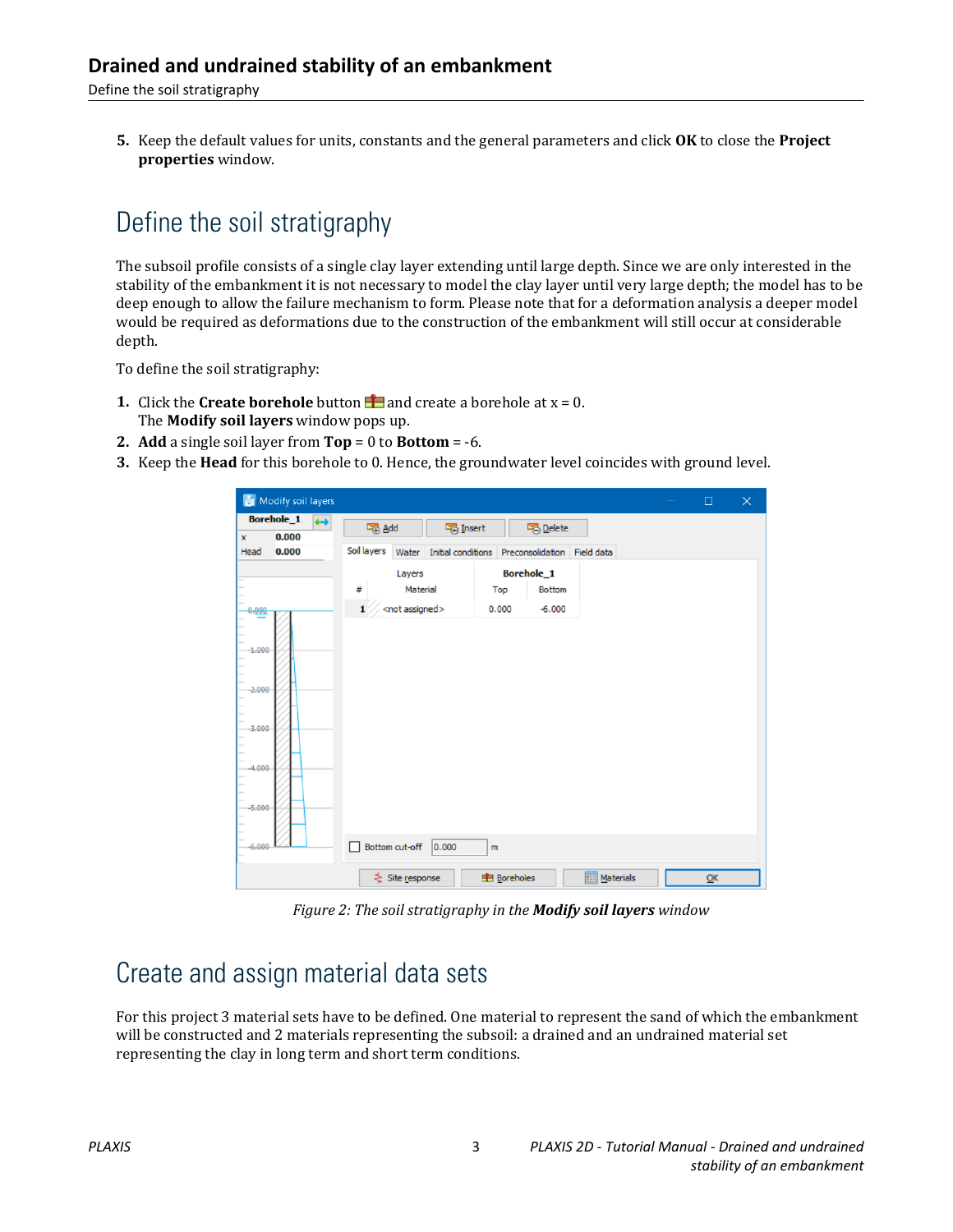Create the embankment

#### **Table 1: Material properties of the soil layer**

| <b>Parameter</b>                                      | <b>Name</b>                       | <b>Embankment</b> | <b>Clay layer</b> | Unit              |  |
|-------------------------------------------------------|-----------------------------------|-------------------|-------------------|-------------------|--|
| <b>General</b>                                        |                                   |                   |                   |                   |  |
| Material model                                        |                                   | Hardening soil    | Hardening soil    |                   |  |
| Type of material behaviour                            |                                   | Drained           | Drained           |                   |  |
| Soil unit weight above phreatic level                 | Yunsat                            | 16                | 13                | kN/m <sup>3</sup> |  |
| Soil unit weight below phreatic level                 | $\gamma_{\text{sat}}$             | 16                | 13                | $kN/m^3$          |  |
| <b>Parameters</b>                                     |                                   |                   |                   |                   |  |
| Secant stiffness in standard drained triaxial<br>test | $E_{50}$ ref                      | $15 \cdot 10^{3}$ | 5,600             | kN/m <sup>2</sup> |  |
| Tangent stiffness for primary oedometer<br>loading    | $E_{\textit{oed}}^{\textit{ref}}$ | $15 \cdot 10^3$   | 5,000             | kN/m <sup>2</sup> |  |
| Unloading / reloading stiffness                       | $E_{ur}$ ref                      | $45.10^{3}$       | $20.10^{3}$       | kN/m <sup>2</sup> |  |
| Power for stress-level dependency of stiffness        | $\mathfrak{m}$                    | 0.5               | 1.0               |                   |  |
| Cohesion                                              | $c_{ref}$ '                       | 3                 | 10                | kN/m <sup>2</sup> |  |
| Friction angle                                        | $\varphi'$                        | 30                | 25                | $\circ$           |  |
| <b>Initial</b>                                        |                                   |                   |                   |                   |  |
| $K_0$ -determination                                  | $\overline{\phantom{0}}$          | Automatic         | Automatic         |                   |  |
| Overconsolidation ratio                               | <b>OCR</b>                        | 1.0               | 1.2               |                   |  |

**1.** Select the **Show materials** button so that the **Materials sets** window shows up.

**2.** Using the **New** button define the 2 material sets as defined in the table above.

**3.** In order to create the undrained material set for the clay layer select the drained material in the **Material sets** window and click the **Copy** button to duplicate the material set. In the copied material set, change the name and set the **Drainage type** to **Undrained (A)**.

**4.** Assign the material set representing the drained clay to the subsoil.

# Create the embankment

We will now create the embankment. This is done by defining a soil polygon after which the polygon gets assigned the material set representing the embankment material.

**1.** Go to **Structures** mode.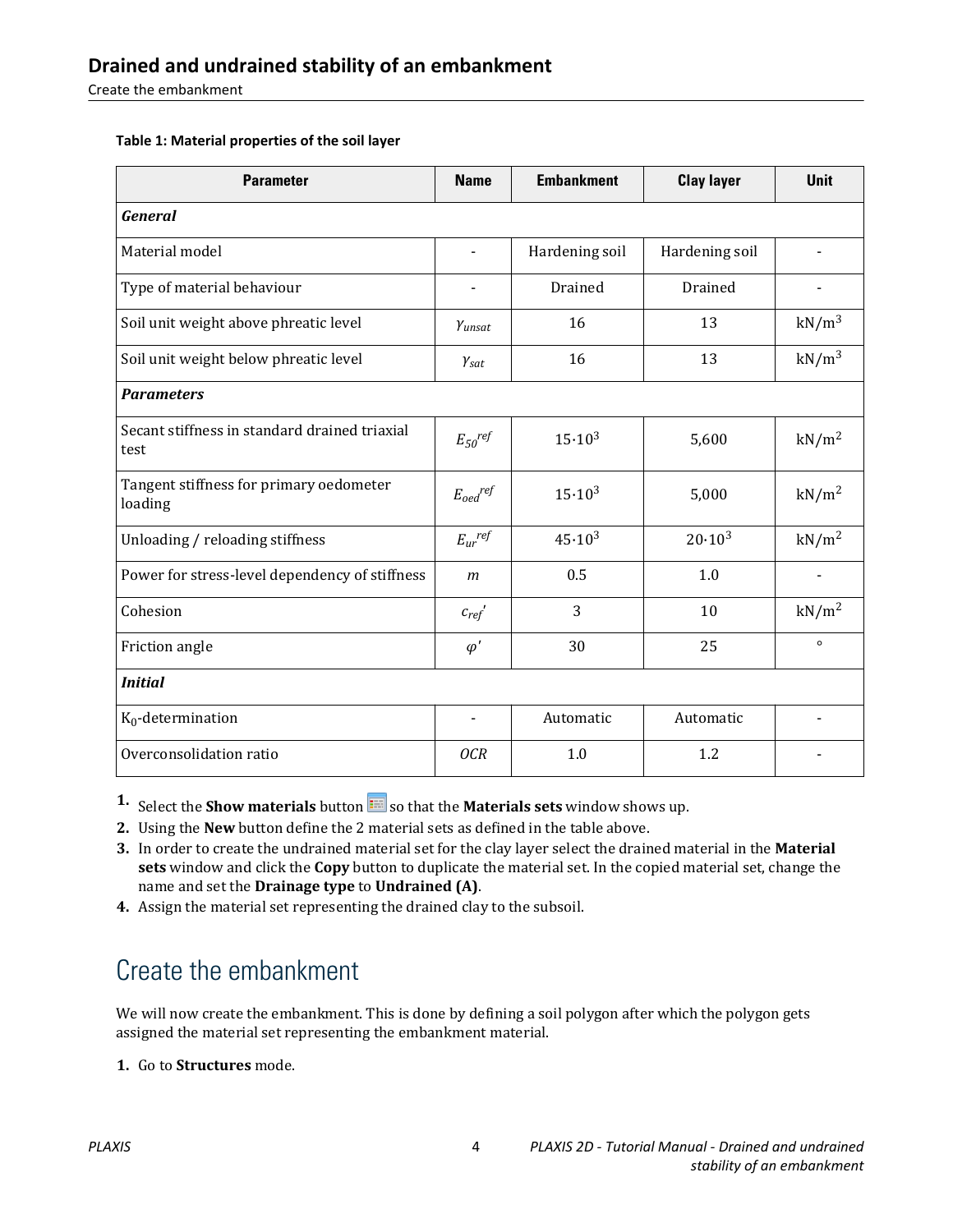- **2.** From the tools side bar select the **Create soil polygon** option **a** and then from the small popup button menu that appears select the **Create soil polygon o** option again.
- **3.** Now draw a polygon starting from  $(x y) = (140)$  continuing to  $(224)$ ,  $(244)$  and finally  $(360)$ .
- **4.** Now assign the embankment material to the polygon. This can either be done by opening the **Material sets** window and then drag and drop the material set onto the polygon, or by selecting the polygon and then in the **Selection explorer** set the **Material** option of the soil polygon to the embankment material.

# Generate the mesh

- **1.** Proceed to the **Mesh** mode.
- **2.** Click the **Generate mesh** button **the generate the mesh.** The **Mesh options** window appears.
- **3.** Select the **Fine** option in the **Element distribution** list and generate the mesh
- **4.** Click the **View mesh** button **R** to view the mesh



*Figure 3: The generated mesh*

**5.** Select the **Close** button on the top left of the Output program to close the mesh view.

## Define and perform the calculation

The embankment construction is done in a single stage here, as we're only interested in the stability. Note that for settlement predictions it is better to divide the construction of the embankment in multiple phases, if necessary with periods of consolidation in between. The embankment construction has to be done both on drained and undrained subsoil, so a total of three calculation phases have to be defined: the initial phase and two construction phases.

### Initial phase: Initial conditions

In the initial situation the embankment is not present yet. Since the subsoil consists of only 1 layer with a horizontal ground level the **K0 procedure** can be used to generate the initial stresses. As this is the default option, no changes have to be made to the initial phase.



*Figure 4: Configuration of the initial phase*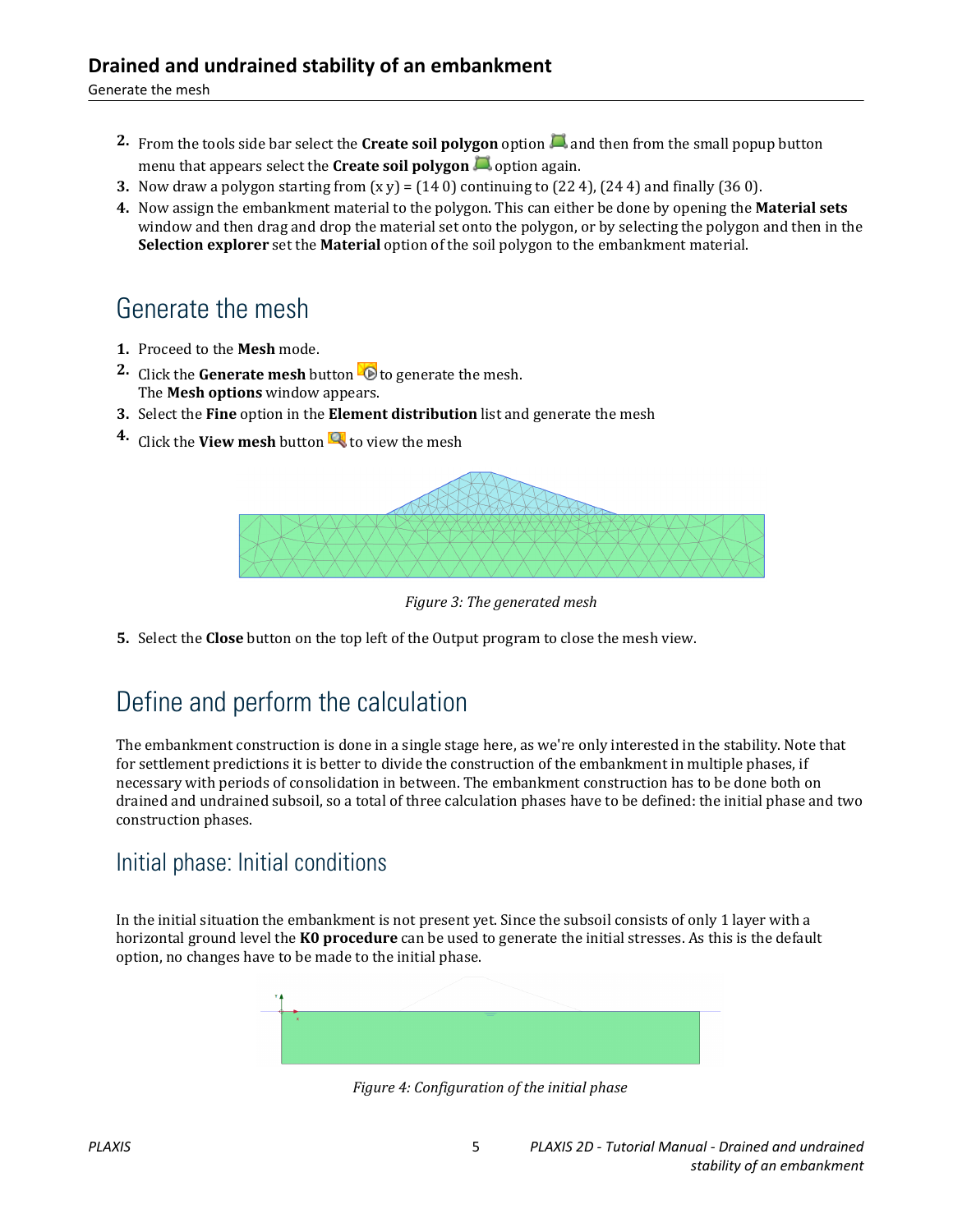Define and perform the calculation

### Phase 1: Embankment construction on drained subsoil

- **1.** Click the **Add phase** button **the create a new phase** The new phase is by default a **Plastic** analysis phase with **Staged construction** as **Loading type**.
- **2.** Right-click on the embankment and from the popup menu that appears select the **Activate** option to activate the soil representing the embankment.



*Figure 5: Configuration of phase 1*

### Phase 2: Embankment construction on undrained subsoil

In this second calculation phase the same embankment will be constructed, by now under the assumption of undrained behaviour of the subsoil. This implies that the material set of the subsoil must be changed, but also that this construction phase must start from the initial phase as it is an alternative calculation for phase 1 rather than a continuation of phase 1.

- **1.** In the **Phase explorer** select the **Initial phase** and then create a new phase using the **Add phase** button  $\overline{\mathbf{B}}$ . Because the initial phase was the selected phase the newly created phase 2 will start from the initial phase. In case by mistake phase 2 does start from phase 1, this can be changed double-clicking on **Phase 2** in the **Selection explorer** so that the **Phases** window opens. In the **General** section now set the option **Start from phase** to the initial phase and close the **Phases** window again.
- **2.** Now the soil behaviour of the subsoil must be changed to undrained by assigning the undrained material set to the subsoil. There are several ways to do this:

From the navigation side bar select the **Show materials** button **...** From the **Material sets** window that opens drag and drop the material set for undrained clay on the subsoil.

or

Right-click on the subsoil and from the popup menu(s) that open consecutively select the options **Soil** ( ), **Soil** ( $\Box$ ), **Set material** and finally the material representing the undrained subsoil to assign it.

or

Select the subsoil and in the **Selection explorer** change the **Material** under the **Soil** object for the material representing the undrained subsoil.

**3.** Finally, activate the embankment.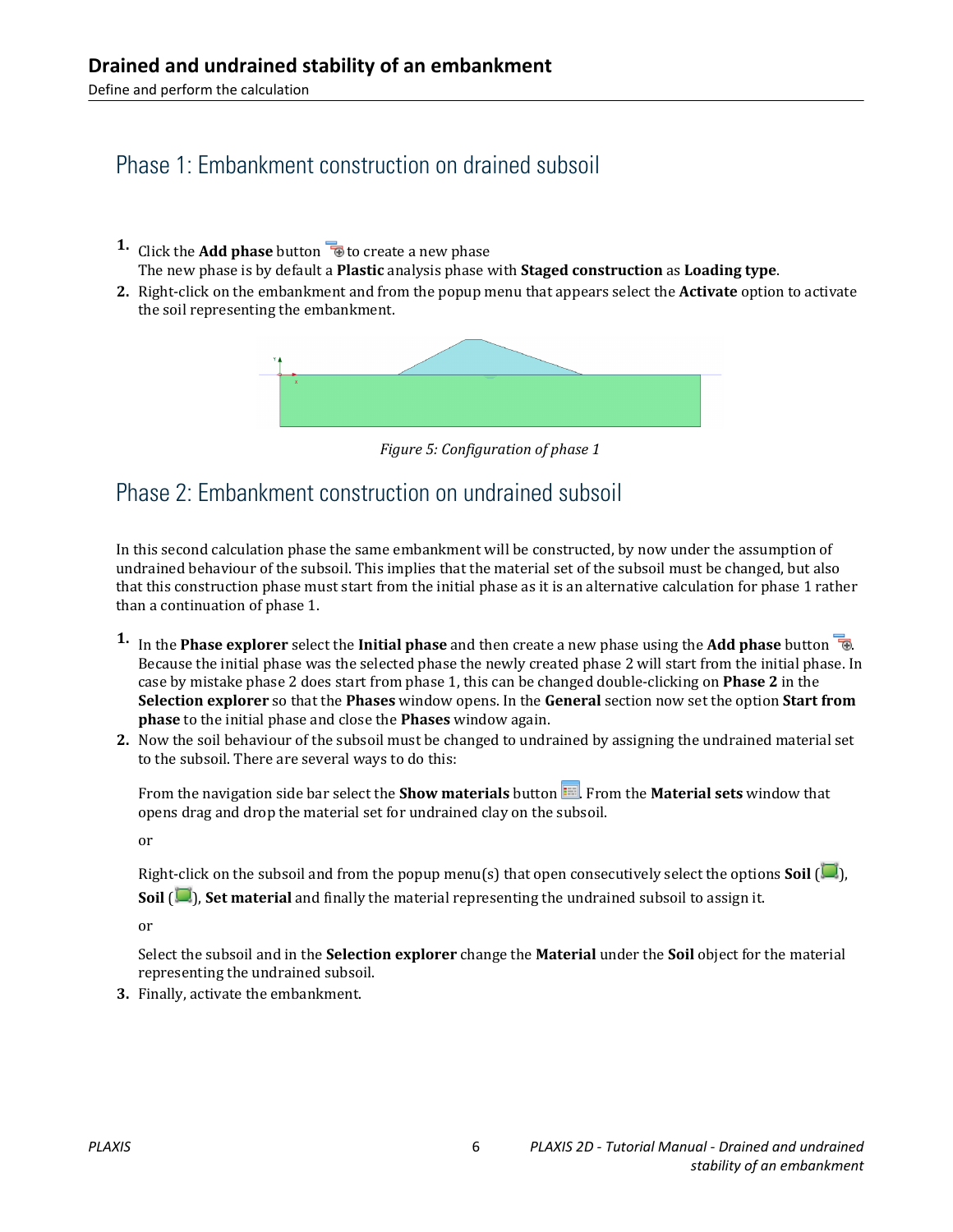Results



*Figure 6: Configuration of phase 2*

### **Calculate**

Before starting the calculation it's recommended to choose some nodes or stress points to later evaluate the results in for instance load-displacement or stress-strain curves. In this project we will select a point halfway the left hand side slope to later evaluate the factor of safety.

- **1.** Click the **Select points for curves** button  $\blacktriangledown$  on the navigation side bar.
- **2.** Select a **Node** halfway the left hand side slope, hence around  $(x, y) = (182)$ .
- **3.** Click the **Update** button on the top left to close the Output program and store the selected point.
- **4.** Click the **Calculate** button  $\mathbb{F}$  to start the calculation.

## **Results**

- **1.** After the calculation ended, select the first phase and click the **View calculations results** button . The Output program now opens showing the deformed mesh after the construction of the embankment on the drained subsoil.
- **2.** From the dropdown list on the button bar at the top now choose to see the results for Phase 2. Now the deformed mesh after construction of the embankment on undrained subsoil is shown. The figure below shows the deformed mesh for both phases. In case of the drained subsoil the embankment settles everywhere, but in case of the undrained subsoil the embankment settles in the middle but heaves near the toes. This makes perfect sense: the subsoil is now undrained and because of that there can be no volume change. Hence, if the subsoil settles in the middle due to the weight of the embankment it must heave somewhere else, typically just next to the embankment.



*Figure 7: Deformed mesh after phase 1 (top) and phase 2 (bottom)*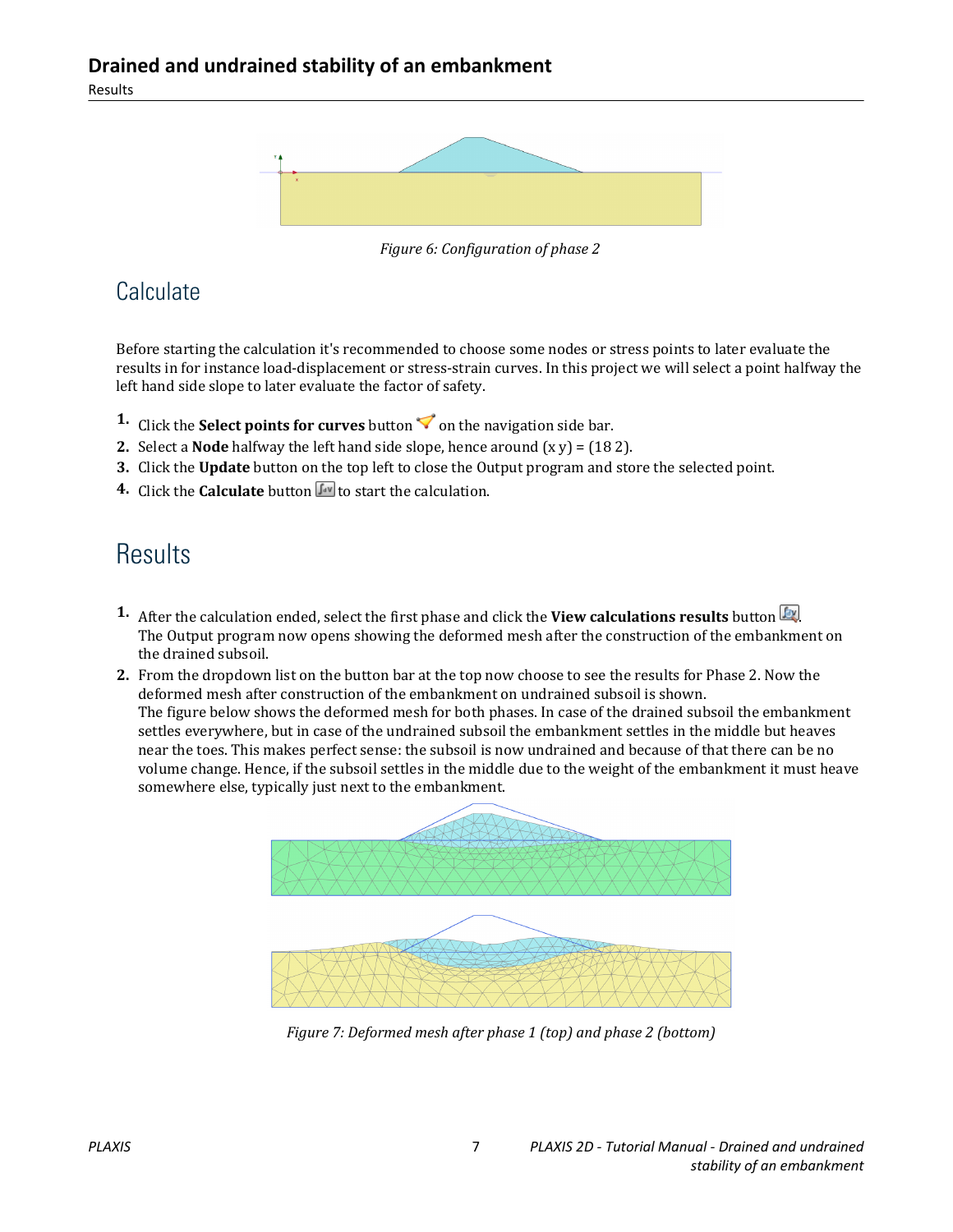It can also be seen that in case of the undrained subsoil the embankment seems to widen leading to a larger settlement at the top of the embankment. This is not immediately obvious and it will be discussed in more detail after performing a factor of safety analysis.

**3.** From the **Stresses** menu select the option **Pore pressures** and then **pexcess**. This will show the excess pore pressures due to the undrained loading of the subsoil. By default the pore pressures are shown as iso-

shadings but with the buttons  $\frac{1}{2}$  and  $\frac{1}{2}$  from the horizontal button bar at the top it is possible to see the principal directions of the pore pressures, either for all or a reduced number of stress points. From the figure below it can be clearly seen that excess pore pressures have developed due to the construction of the embankment. The highest excess pore pressures are of course directly underneath the embankment, but also on either side of the toes of the embankment some excess pore pressures occur.



*Figure 8: Excess pore pressures after construction on undrained subsoil* **4.** After viewing the results, close the Output program and return to the Input program.

# Safety analysis

In the design of an embankment it is important to consider not only the settlements, but also the stability in terms of a factor of safety. It could be seen that the settlements are different for the construction of an embankment on drained or undrained subsoil and so it would be interesting to evaluate a global safety factor for both cases.

In structural engineering, the safety factor is usually defined as the ratio of the collapse load to the working load. For soil structures, however, this definition is not always useful. For embankments, for example, most of the loading is caused by soil weight and an increase in soil weight would not necessarily lead to collapse. Indeed, a slope of purely frictional soil will not fail in a test in which the self weight of the soil is increased (like in a centrifuge test). A more appropriate definition of the factor of safety is therefore:

Safety factor = 
$$
\frac{S_{maximum\ available}}{S_{needed\ for\ equilibrium}}
$$

Where S represents the shear strength. The ratio of the true strength to the computed minimum strength required for equilibrium (hence, the mobilized strength) is the safety factor that is conventionally used in soil mechanics. For soil models using the standard Coulomb failure condition, the safety factor is obtained as:

$$
Safety\ factor = \frac{c - o_n \tan(\varphi)}{c_r - o_n \tan(\varphi_n)}
$$

Where c and  $\varphi$  are the input strength parameters and  $\sigma_n$  is the actual normal stress component.

The parameters  $\mathsf{c}_\mathrm{r}$  and  $\pmb{\phi}_\mathrm{r}$  are reduced strength parameters that are just large enough to maintain equilibrium. The principle described above is the basis of the method of Safety that can be used in PLAXIS 2D to calculate a global safety factor. In this approach the cohesion and the tangent of the friction angle are reduced in the same proportion:

$$
\frac{c}{c_r} = \frac{\tan(\varphi)}{\tan(\varphi_r)} = \Sigma Msf
$$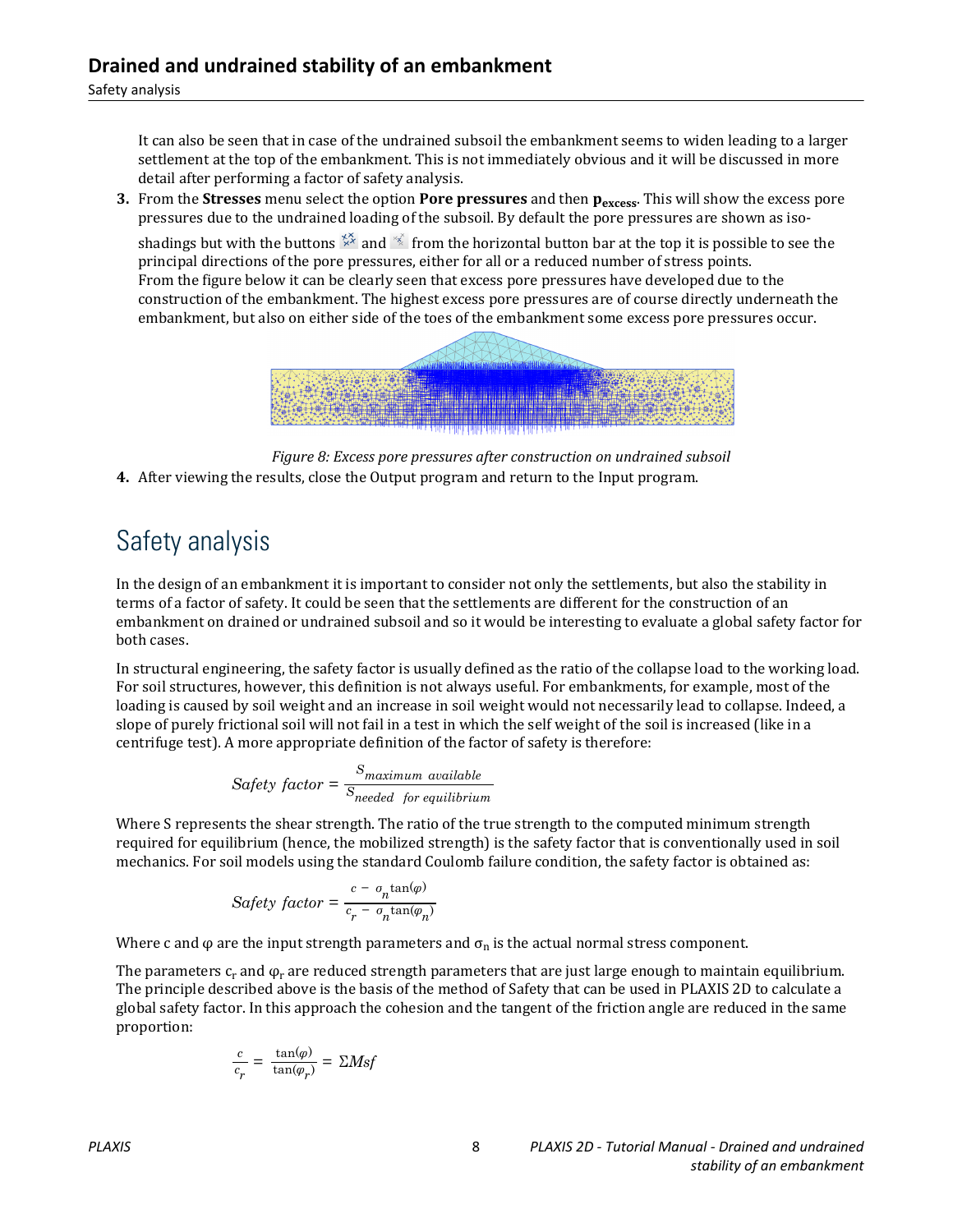Safety analysis

The reduction of strength parameters is controlled by a multiplier called ΣMsf that is increased step-by-step until failure occurs. The safety factor is then defined as the value of ΣMsf at failure, provided that at failure a more or less constant value is obtained for a number of successive load steps with ongoing deformations.

Note that for soil models that do no use the Coulomb failure criterion the concept of strength reduction remains the same, but with reduction of strength parameters specific to that soil model.

The **Safety** calculation option is available in the **Calculation type** drop-down menu in the **General** section of the **Phases** window. If the **Safety** option is selected the **Loading input** on the **Parameters** tabsheet is automatically set to **Incremental multipliers**, this means that the multiplier ΣMsf will be incremented until failure occurs. The other option for the **Loading input** is **Target-ΣMsf**, which means the multiplier ΣMsf will only increase until the specified target value and not until failure. However, this latter option is not used here.

To calculate the global safety factor for the road embankment for both cases, follow these steps:

- **1.** Select Phase 1 in the **Phases** explorer.
- 2. Add a new calculation phase.
- **3.** Double-click on the new phase to open the **Phases** window.
- **4.** In the **Phases** window the selected phase is automatically selected in the **Start from phase** drop-down menu.
- **5.** In the **General** subtree, select **Safety**  $\bigcap$  as calculation type.
- **6.** The **Incremental multipliers** option  $\Delta$  is already selected in the **Loading input** box. The first increment of the multiplier that controls the strength reduction process, **Msf**, is set to 0.1.
- **7.** In order to exclude existing deformations from the resulting failure mechanism, select the **Reset displacements to zero** option in the **Deformation control parameters** subtree.
- **8.** The first safety calculation has now been defined.
- **9.** Follow the same steps to create a new calculation phase that analyses the stability at the end of construction of the embankment on undrained subsoil.
- **10.** Click the **Calculate** button  $\begin{bmatrix} \sqrt{4} \\ 4 \end{bmatrix}$  to start the calculation



*Figure 9: Phases explorer displaying the Safety calculation phases*

**Note:**

Note that for a **Safety** phase the option **Use pressures from the previous phase** in the **Pore pressure calculation type** drop-down menu is automatically selected and grayed out indicating that this option cannot be changed. A **Safety** calculation always uses the same pore pressures as the phase for which the safety factor has to be calculated.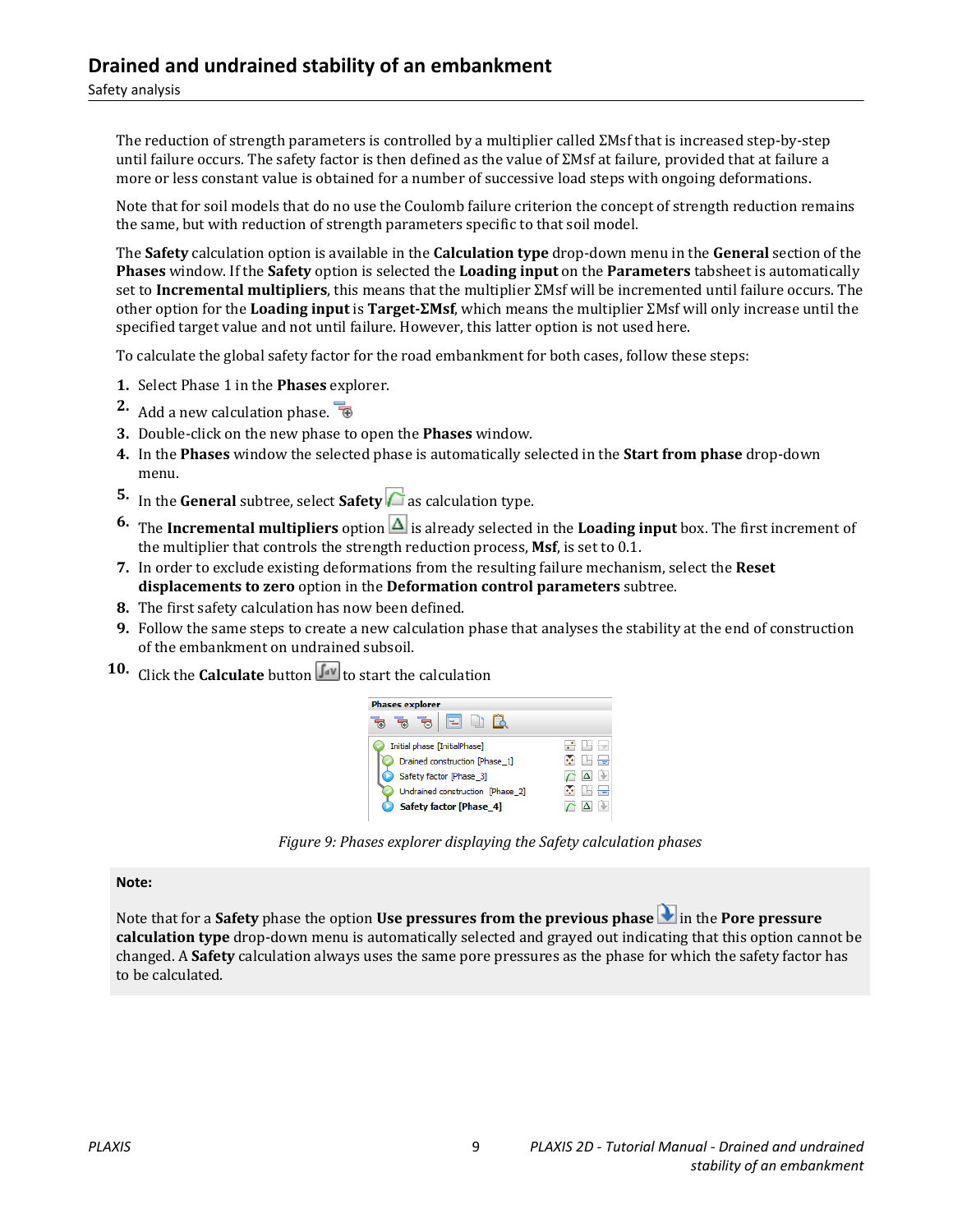Safety analysis

#### **Note:**

The default value of **Max steps** in a **Safety** calculation is 100. In contrast to a **Staged construction** calculation, the specified number of steps is always fully executed. In most **Safety** calculations, 100 steps are sufficient to arrive at a state of failure. If not, the number of steps can be increased to a maximum of 1000.

For most **Safety** analyses Msf = 0.1 is an adequate first step to start up the process. During the calculation process, the development of the total multiplier for the strength reduction, ΣMsf, is automatically controlled by the load advancement procedure.

### Evaluation of safety analysis results

Due to the ongoing reduction of the soil strength, additional displacements are generated during a **Safety** calculation. The resulting total displacements do not have a physical meaning as they depend on the amount of load steps that was applied: more load steps means the calculation would push further into failure thus generating larger displacement while in reality a failing embankment would re-establish a new equilibrium with limited deformations. However, the incremental displacements in the final step (at failure) are very useful as they give an indication of the likely failure mechanism. The incremental displacements are the change of displacement per load increment. Typically this is a very small value as the load increments are small, but in case of failure the failure zone only needs a very small change of load to generate large changes of displacements, hence the failure zone then has large incremental displacement whereas anywhere else in the model the incremental displacements should be small.

In order to view the mechanism for the embankment on drained subsoil:

- **1.** Select Phase 3, that is the **Safety** phase following on Phase 1, and click the **View calculation results** button **.c**y
- **2.** In the Output program select the menu **Deformations** > **Incremental displacements** > **|Δu|**.



*Figure 10: Shadings of the displacement increments indicating the most applicable failure mechanism of the embankment after drained construction*

The resulting plot give a good impression of the failure mechanisms. The magnitude of the displacement increments is not relevant. From the results it can be seen that the slope on the left side of the embankment fails with a classical slip surface

By choosing phase 4 from the dropdown list at the toolbar the failure mechanism for the embankment constructed on undrained subsoil can be evaluated. The failure mechanism is no longer limited to just the embankment, but is in fact mostly a failure of the subsoil underneath the embankment. This also explains the widening of the embankment at the base as was observed earlier: the soil underneath the embankment fails and moves horizontally away from the center of the embankment.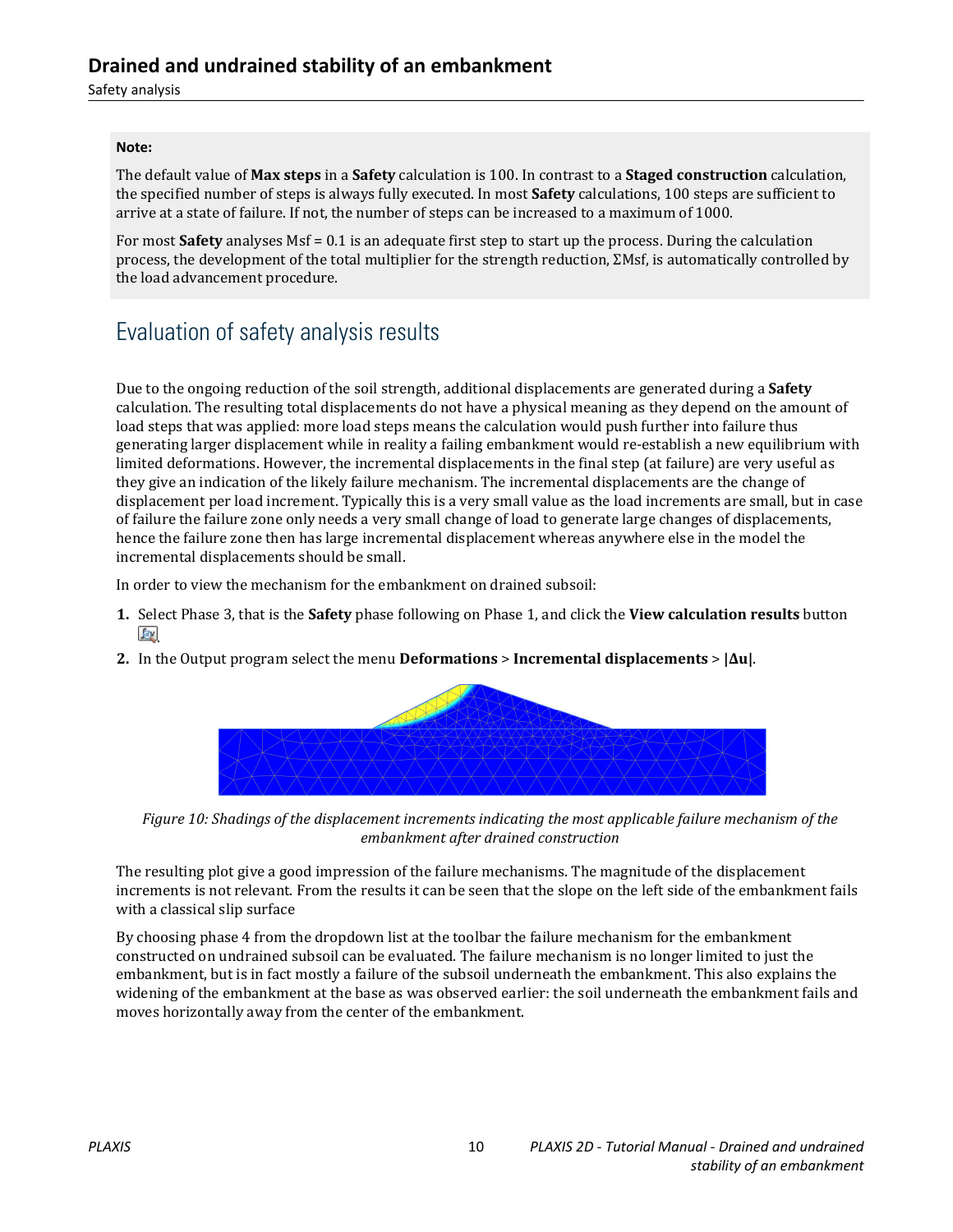Safety analysis



*Figure 11: Shadings of the displacement increments indicating the most applicable failure mechanism of the embankment after undrained construction*

The safety factor can be obtained from the **Calculation info** option of the **Project** menu. The **Multipliers** tabsheet of the **Calculation information** window represents the actual values of the load multipliers. The value of ΣMsf represents the safety factor, provided that this value is indeed more or less constant during the previous few steps.

The best way to evaluate the safety factor, however, is to plot a curve in which the parameter ΣMsf is plotted against the displacements of a certain node. Although the displacements are not relevant, they indicate whether or not a failure mechanism has developed.

In order to evaluate the safety factors for the three situations in this way, follow these steps:

- **1.** Click the **Curves manager** button  $\Box$  in the toolbar.
- **2.** Click **New** in the **Charts** tabsheet.
- **3.** In the **Curve generation** window, use from the dropdown list the previously selected **Node** for the x-axis. Select **Deformations** > **Total displacements** > **|u|**.
- **4.** For the y-axis, select **Project** > **Multipliers** > **ΣMsf**. The **Safety** phases are considered in the chart.
- **5.** Press **OK** to close the window and generate the chart.
- **6.** Right-click on the chart and select the **Settings** option in the appearing menu. The **Settings** window pops up.
- **7.** In the tabsheet corresponding to the curve click the **Phases** button.
- **8.** In the **Select phases** window make sure only Phase 3 and 4 are selected:

| <b>Select phases</b>                                                                                                                                                                                               |  |
|--------------------------------------------------------------------------------------------------------------------------------------------------------------------------------------------------------------------|--|
| Select all phases for which this curve has to be shown<br>Initial phase [InitialPhase]<br>Drained construction [Phase 1]<br>Safety factor [Phase 2]<br>Undrained construction [Phase 3]<br>Safety factor [Phase 4] |  |
|                                                                                                                                                                                                                    |  |

*Figure 12: The Select phases window*

- **9.** Click **OK** to close the **Select phases** window.
- **10.** In the **Settings** window change the titles of the curve in the corresponding tabsheet.
- **11.** In the **Chart** tabsheet, set the scaling of the x-axis to **Manual** and set the value of **Maximum** to 0.5: